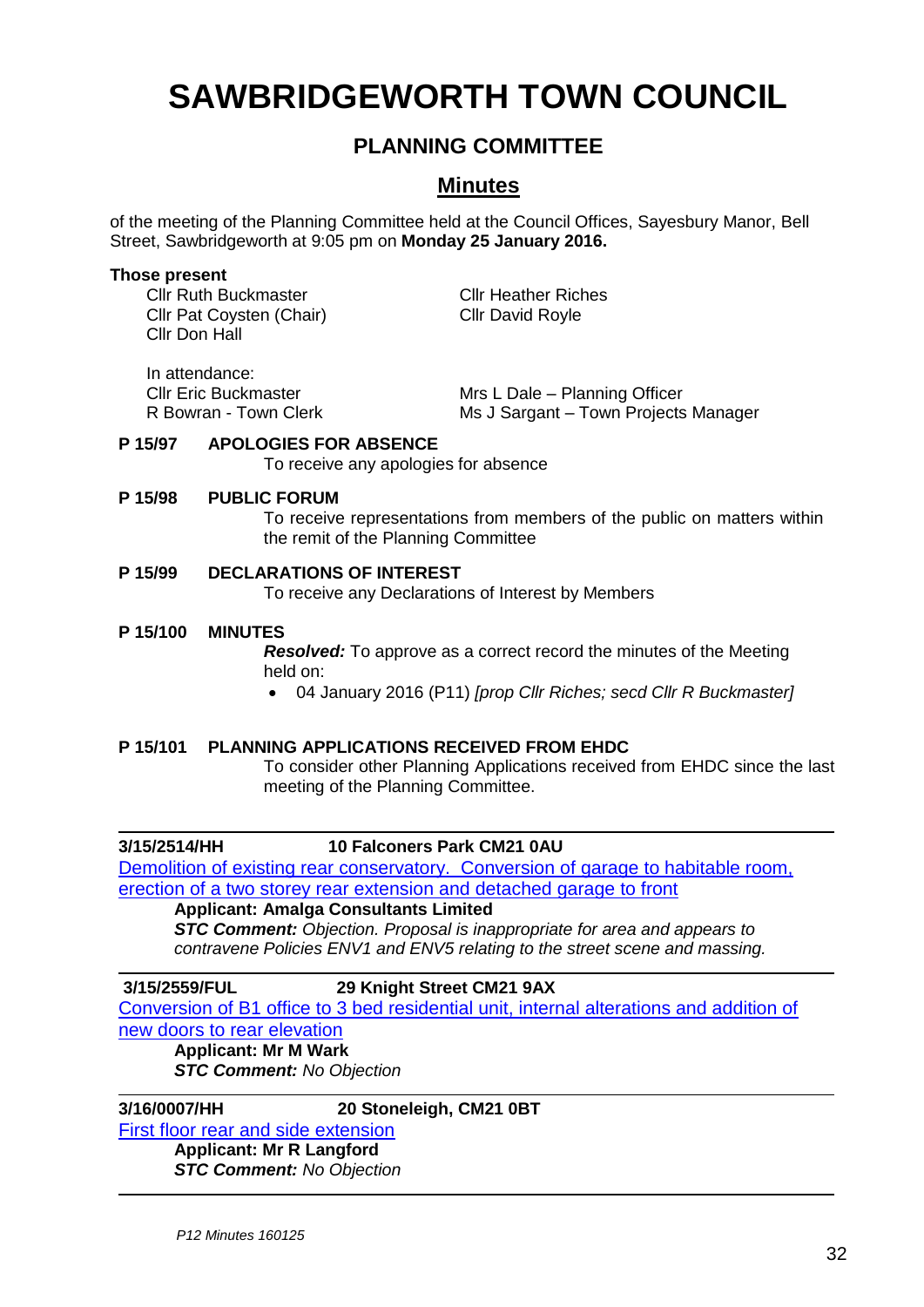**3/16/0021/HH 4 Pishiobury Drive, CM21 0AE**  [Single and two storey side and rear extensions, single storey front extension and](https://publicaccess.eastherts.gov.uk/online-applications/applicationDetails.do?activeTab=summary&keyVal=O0JGJXGLI4B00)  [erection of cladding.](https://publicaccess.eastherts.gov.uk/online-applications/applicationDetails.do?activeTab=summary&keyVal=O0JGJXGLI4B00)

**Applicant: Mrs Jo Hosler** *STC Comment: No Objection*

### **P 15/102 LATE PLANNING APPLICATIONS**

To deal with Planning Applications received from EHDC following the publication of this Agenda and received before 22 January 2016.

#### **3/16/0088/FUL 25 Bell Street, CM21 9AR**

Single storey rear extension, re-rendering of front and side elevations. *STC Comment: No Objection*

### **P 15/103 PLANNING DECISIONS MADE BY EHDC**

To receive Planning Decisions from EHDC

#### \_\_\_\_\_\_\_\_\_\_\_\_\_\_\_\_\_\_\_\_\_\_\_\_\_\_\_\_\_\_\_\_\_\_\_\_\_\_\_\_\_\_\_\_\_\_\_\_\_\_\_\_\_\_\_\_\_\_\_\_\_\_\_\_\_\_\_\_\_\_\_\_\_\_\_ **3/15/0689/LBC Tednambury Farm, CM23 4BD**

[Internal and external alterations to enable change of use of existing cow shed into a residential](https://publicaccess.eastherts.gov.uk/online-applications/applicationDetails.do?activeTab=summary&keyVal=NM899VGLFUB00)  [annexe](https://publicaccess.eastherts.gov.uk/online-applications/applicationDetails.do?activeTab=summary&keyVal=NM899VGLFUB00)

*STC Comment: No Comment EHDC Decision: Granted*

#### \_\_\_\_\_\_\_\_\_\_\_\_\_\_\_\_\_\_\_\_\_\_\_\_\_\_\_\_\_\_\_\_\_\_\_\_\_\_\_\_\_\_\_\_\_\_\_\_\_\_\_\_\_\_\_\_\_\_\_\_\_\_\_\_\_\_\_\_\_ **3/15/0831/FUL Tednambury Farm, CM23 4BD**

[Change of use of existing cowshed into a residential annexe including internal and external](https://publicaccess.eastherts.gov.uk/online-applications/applicationDetails.do?activeTab=summary&keyVal=NN74T6GLFZ300)  [alterations](https://publicaccess.eastherts.gov.uk/online-applications/applicationDetails.do?activeTab=summary&keyVal=NN74T6GLFZ300)

*STC Comment: No Objection EHDC Decision: Granted*

#### \_\_\_\_\_\_\_\_\_\_\_\_\_\_\_\_\_\_\_\_\_\_\_\_\_\_\_\_\_\_\_\_\_\_\_\_\_\_\_\_\_\_\_\_\_\_\_\_\_\_\_\_\_\_\_\_\_\_\_\_\_\_\_\_\_\_\_\_\_ **3/15/1417/HH 55 Wychford Drive, CM21 0HA**

[First floor side extension. Single storey rear extension. Single storey front extension](https://publicaccess.eastherts.gov.uk/online-applications/applicationDetails.do?activeTab=summary&keyVal=NR290EGL00X00)  [incorporating a canopy and new pitched roof to garage](https://publicaccess.eastherts.gov.uk/online-applications/applicationDetails.do?activeTab=summary&keyVal=NR290EGL00X00)

*STC Comment: No Comment EHDC Decision: Granted*

#### \_\_\_\_\_\_\_\_\_\_\_\_\_\_\_\_\_\_\_\_\_\_\_\_\_\_\_\_\_\_\_\_\_\_\_\_\_\_\_\_\_\_\_\_\_\_\_\_\_\_\_\_\_\_\_\_\_\_\_\_\_\_\_\_\_\_\_\_\_ **3/15/2259/HH 47 Lawrence Avenue, CM21 9DN**

[Part two storey part single storey side and rear extension. Insertion of window to first floor](https://publicaccess.eastherts.gov.uk/online-applications/applicationDetails.do?activeTab=summary&keyVal=NXLABSGLHL300) side [elevation](https://publicaccess.eastherts.gov.uk/online-applications/applicationDetails.do?activeTab=summary&keyVal=NXLABSGLHL300)

*STC Comment: No Comment EHDC Decision: Granted*

#### \_\_\_\_\_\_\_\_\_\_\_\_\_\_\_\_\_\_\_\_\_\_\_\_\_\_\_\_\_\_\_\_\_\_\_\_\_\_\_\_\_\_\_\_\_\_\_\_\_\_\_\_\_\_\_\_\_\_\_\_\_\_\_\_\_\_\_\_\_ **3/15/2286/VAR 61 Springhall Road, CM21 9ET**

[Variation of approved plans condition of \(LPA ref 3/07/2401/FP\) to include](https://publicaccess.eastherts.gov.uk/online-applications/applicationDetails.do?activeTab=summary&keyVal=NXSOW9GLHMN00) revised drawing [number 3714 22A showing the insertion of rooflight in North elevation](https://publicaccess.eastherts.gov.uk/online-applications/applicationDetails.do?activeTab=summary&keyVal=NXSOW9GLHMN00)

*STC Comment: No Comment EHDC Decision: Granted* \_\_\_\_\_\_\_\_\_\_\_\_\_\_\_\_\_\_\_\_\_\_\_\_\_\_\_\_\_\_\_\_\_\_\_\_\_\_\_\_\_\_\_\_\_\_\_\_\_\_\_\_\_\_\_\_\_\_\_\_\_\_\_\_\_\_\_\_\_